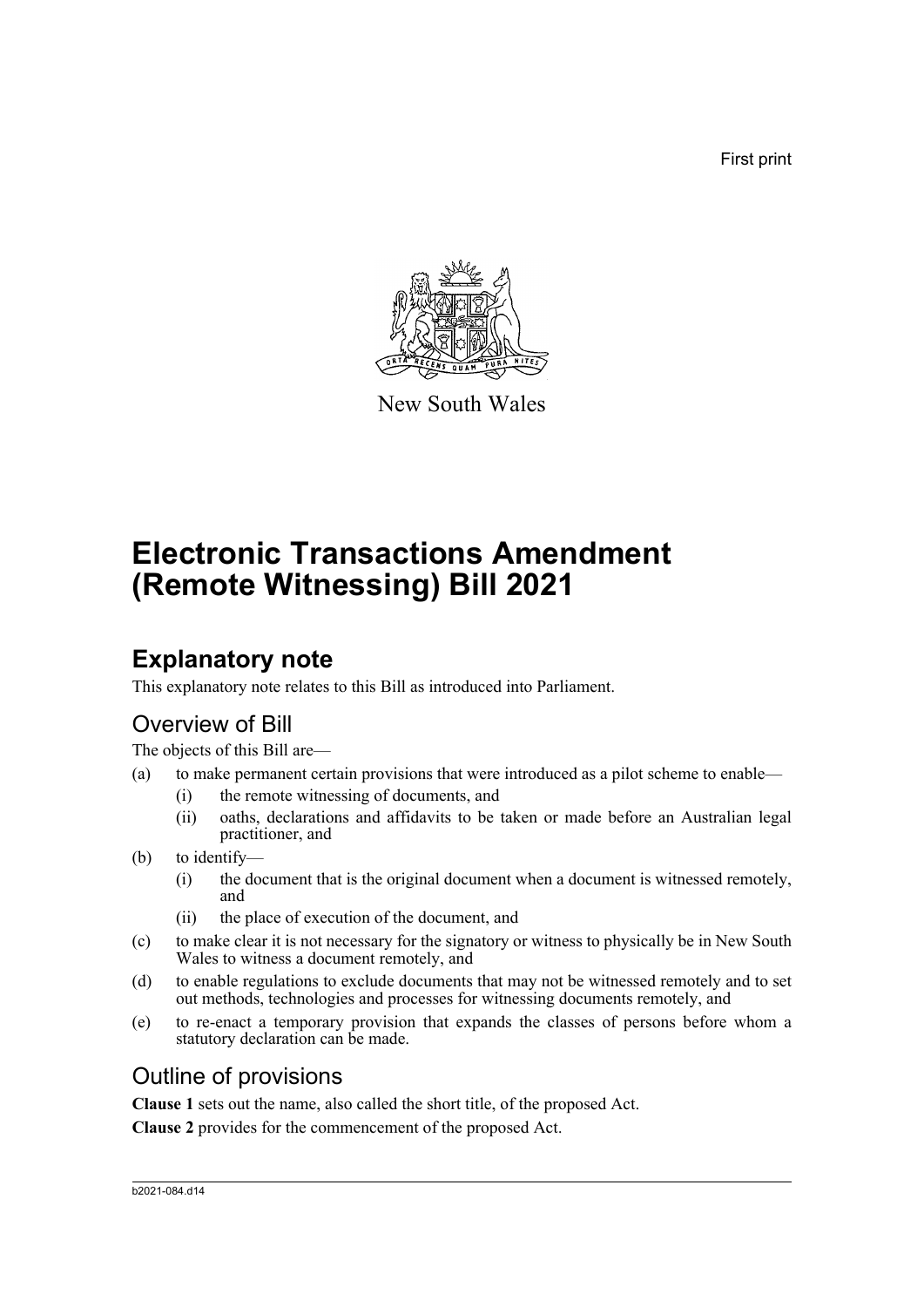#### **Schedule 1 Amendment of Electronic Transactions Act 2000 No 8**

**Schedule 1[6]** omits a number of provisions, some of which are redundant and others that are to be re-enacted in the *Oaths Act 1900* by Schedule 2 of the proposed Act, and inserts provisions that—

- (a) identify the document that is the original document when a document is witnessed remotely, and
- (b) make clear that it is not necessary for the signatory or witness to physically be in New South Wales to witness a document remotely, and
- (c) specify the place at which a document is executed if it is witnessed remotely, and
- (d) enable the regulations to set out methods, technologies or processes for witnessing documents remotely, and
- (e) include a savings provision for endorsements that would have satisfied a former provision.

**Schedule 1[4]** allows the regulations to exclude documents that may not be witnessed remotely.

**Schedule 1[1]–[3] and [5]** make minor amendments in the nature of statute law revision.

### **Schedule 2 Amendment of Oaths Act 1900 No 20**

**Schedule 2[1]** re-enacts a temporary provision that expands the classes of persons before whom a statutory declaration can be made. The provision is currently in the *Electronic Transactions Act 2000*, section 14I which is to be repealed by Schedule 1 of the proposed Act. The provision was due to be repealed on 1 January 2022 and the re-enacted provision will now be repealed on 1 January 2023.

**Schedule 2[2]** makes permanent a temporary provision that allows oaths, declarations and affidavits to be taken or made before an Australian legal practitioner. The provision is currently in the *Electronic Transactions Act 2000*, section 14H which is to be repealed by Schedule 1 of the proposed Act.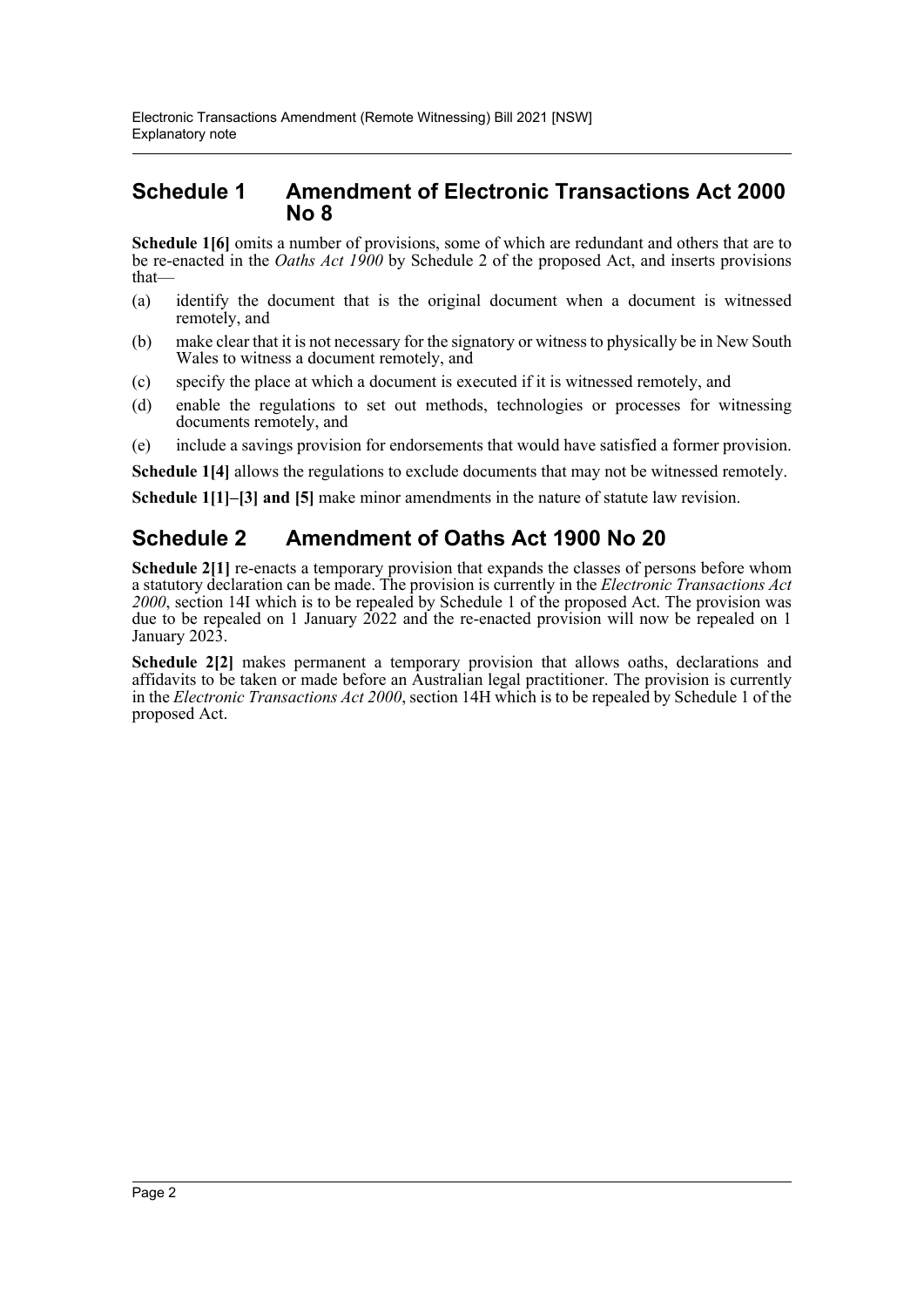First print



New South Wales

# **Electronic Transactions Amendment (Remote Witnessing) Bill 2021**

# **Contents**

|                   |                                                           | Page |
|-------------------|-----------------------------------------------------------|------|
|                   | Name of Act                                               |      |
|                   | Commencement                                              | ົ    |
| Schedule 1        | <b>Amendment of Electronic Transactions Act 2000 No 8</b> |      |
| <b>Schedule 2</b> | Amendment of Oaths Act 1900 No 20                         |      |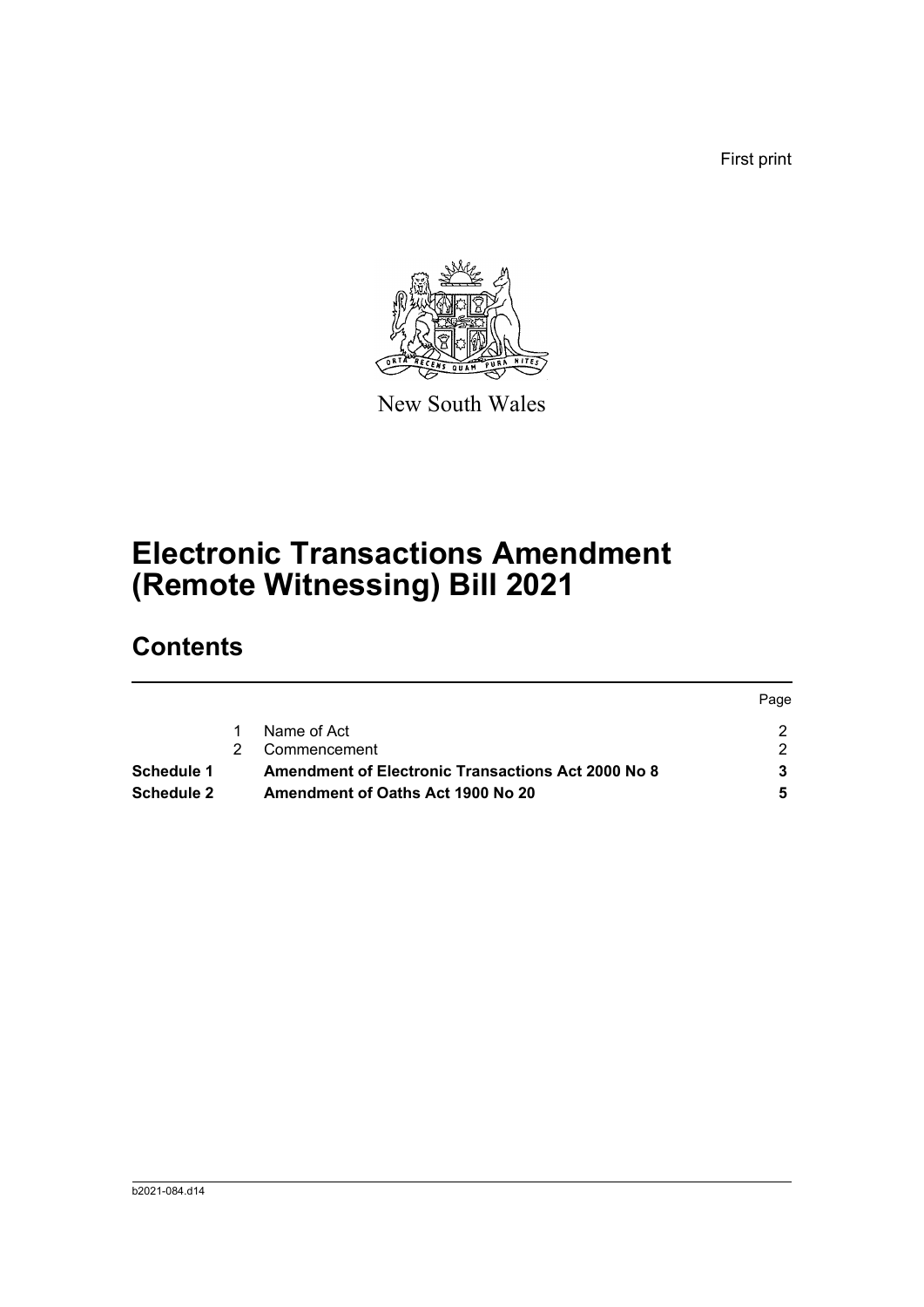

New South Wales

# **Electronic Transactions Amendment (Remote Witnessing) Bill 2021**

No , 2021

#### **A Bill for**

An Act to amend the *Electronic Transactions Act 2000* to make permanent certain provisions about the remote witnessing of documents; to amend the *Oaths Act 1900* to expand the classes of persons before whom oaths and statutory declarations may be made; and for other purposes.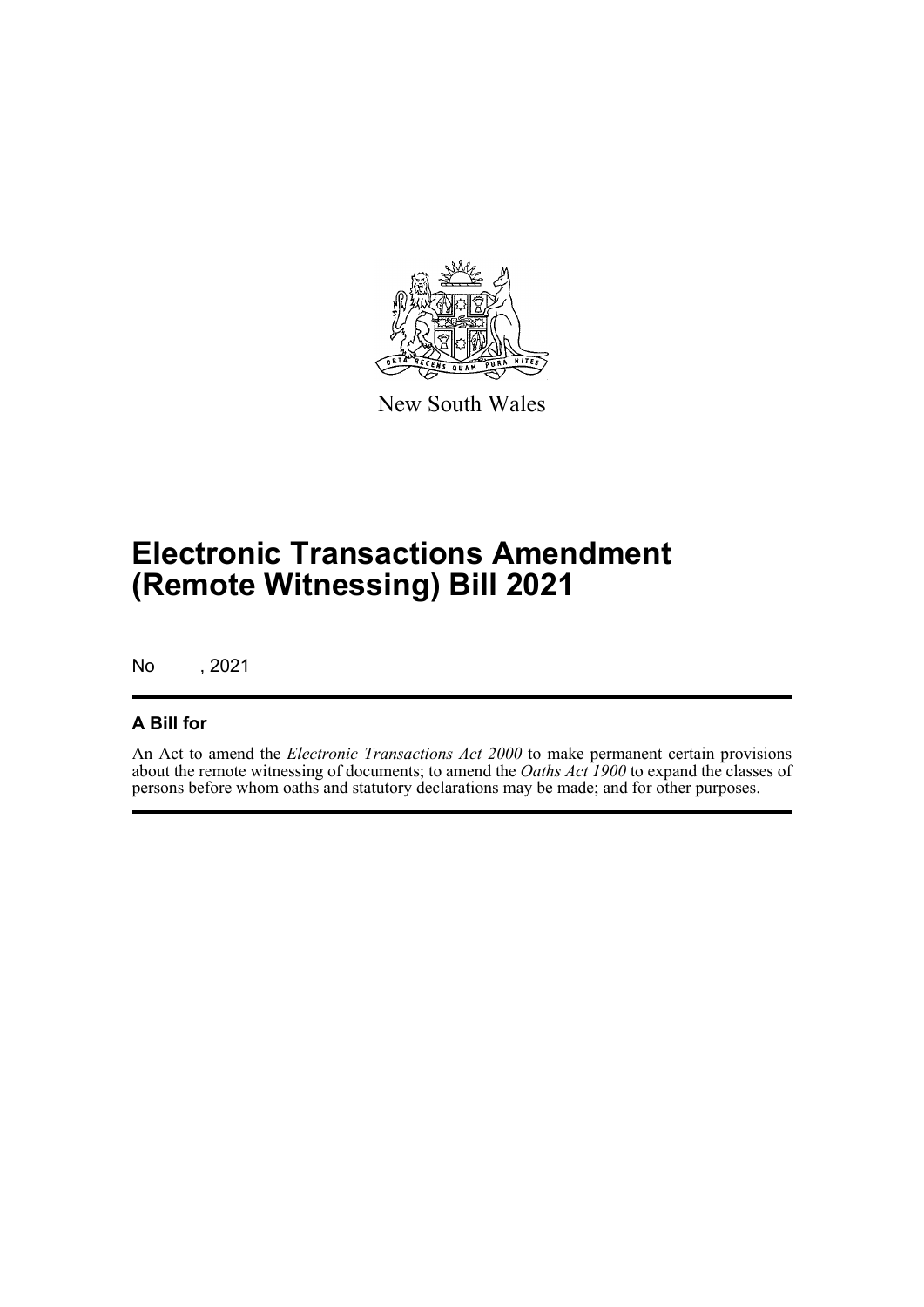<span id="page-4-1"></span><span id="page-4-0"></span>

| The Legislature of New South Wales enacts—                                              |               |
|-----------------------------------------------------------------------------------------|---------------|
| Name of Act                                                                             | $\mathcal{P}$ |
| This Act is the <i>Electronic Transactions Amendment (Remote Witnessing) Act 2021</i> . | 3             |
| Commencement                                                                            | 4             |
| This Act commences on the date of assent to this Act.                                   | 5             |
|                                                                                         |               |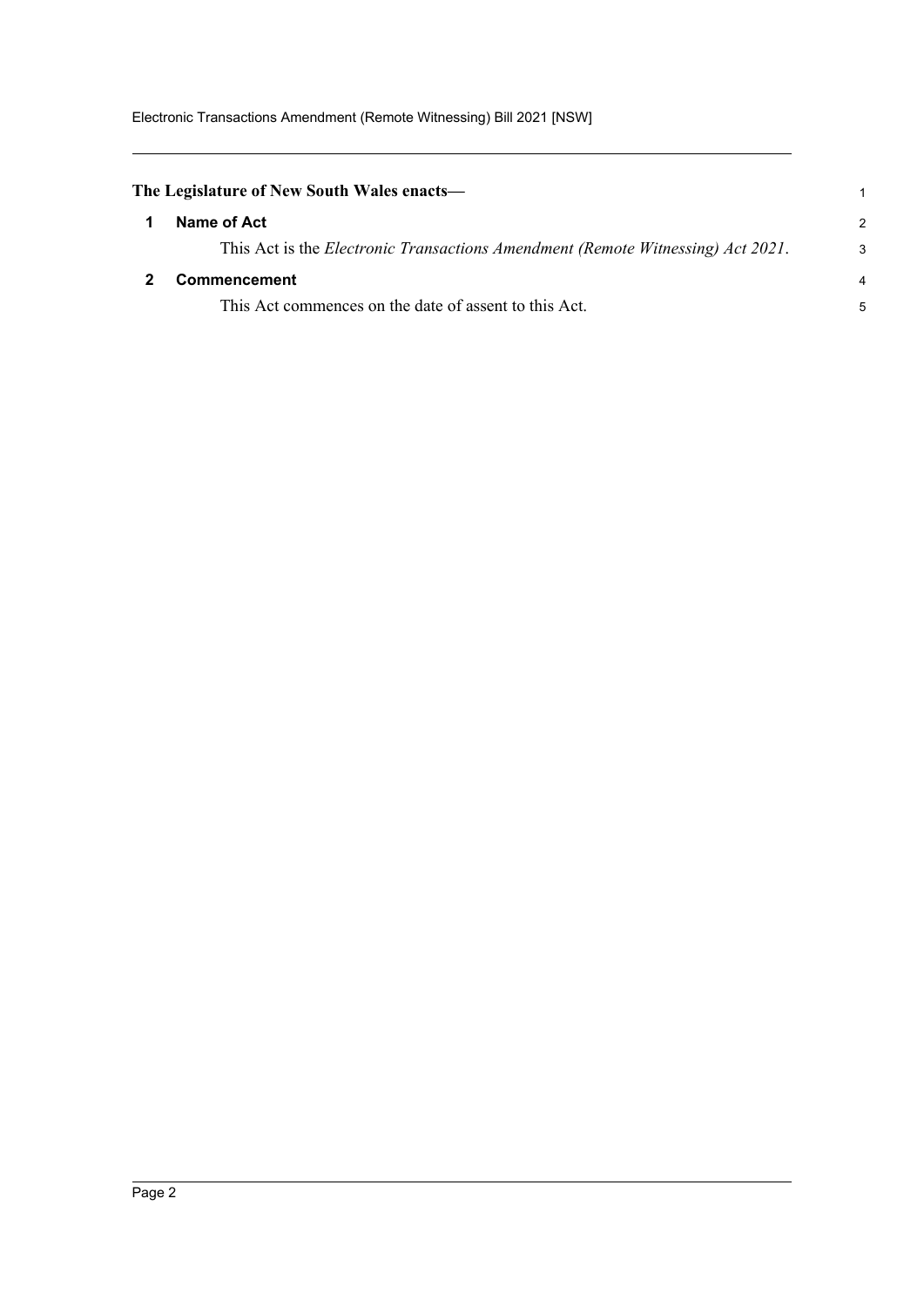<span id="page-5-0"></span>

|       | <b>Schedule 1</b> |                    | <b>Amendment of Electronic Transactions Act 2000</b><br>No 8                                                                                                                                                                  | 1<br>$\overline{2}$ |
|-------|-------------------|--------------------|-------------------------------------------------------------------------------------------------------------------------------------------------------------------------------------------------------------------------------|---------------------|
| [1]   |                   | Part 2B, heading   |                                                                                                                                                                                                                               | 3                   |
|       |                   |                    | Omit "pilot scheme".                                                                                                                                                                                                          | 4                   |
| $[2]$ |                   |                    | Part 2B, Division 1, heading                                                                                                                                                                                                  | 5                   |
|       |                   |                    | Omit the heading.                                                                                                                                                                                                             | 6                   |
| [3]   |                   |                    | <b>Section 14F Definitions</b>                                                                                                                                                                                                | 7                   |
|       |                   |                    | Omit "In this Division". Insert instead "In this Part".                                                                                                                                                                       | 8                   |
| [4]   |                   |                    | Section 14F, definition of "document"                                                                                                                                                                                         | 9                   |
|       |                   |                    | Insert "documents, but does not include a document excluded from this definition by the<br>regulations" after "following".                                                                                                    | 10<br>11            |
| [5]   |                   | <b>Section 14F</b> |                                                                                                                                                                                                                               | 12                  |
|       |                   |                    | Insert in alphabetical order—                                                                                                                                                                                                 | 13                  |
|       |                   |                    | signatory—see section $14G(2)(a)$ .                                                                                                                                                                                           | 14                  |
|       |                   |                    | <i>witness</i> —see section $14G(2)$ .                                                                                                                                                                                        | 15                  |
| [6]   |                   |                    | Sections 14H-14L                                                                                                                                                                                                              | 16                  |
|       |                   |                    | Omit Part 2B, Divisions 2 and 3. Insert instead—                                                                                                                                                                              | 17                  |
|       | 14H               |                    | <b>Original document</b>                                                                                                                                                                                                      | 18                  |
|       |                   | (1)                | For the purposes of another Act or law, the original document for a document<br>witnessed under this Part is a document that-                                                                                                 | 19<br>20            |
|       |                   |                    | contains every page or part of the document, and<br>(a)                                                                                                                                                                       | 21                  |
|       |                   |                    | contains each signature or mark of the signatory and witnesses wherever<br>(b)<br>required in the document, and                                                                                                               | 22<br>23            |
|       |                   |                    | contains the endorsement required by section $14G(2)(d)$ , and<br>(c)                                                                                                                                                         | 24                  |
|       |                   |                    | (d)<br>if a signature, mark or endorsement was applied to the same page or part<br>by persons in different locations—contains duplicates of the page or<br>part so that every signature, mark or endorsement is included, and | 25<br>26<br>27      |
|       |                   |                    | for a signature, mark or endorsement written physically on a page or<br>(e)<br>part—contains the actual signature, mark or endorsement.                                                                                       | 28<br>29            |
|       |                   |                    | <b>Example-</b> A signature written by hand.                                                                                                                                                                                  | 30                  |
|       |                   | (2)                | Except as provided by subsection $(1)(d)$ , a page or part is required to be<br>included in the original document only once.                                                                                                  | 31<br>32            |
|       | 141               |                    | Signatory and witness may be outside jurisdiction                                                                                                                                                                             | 33                  |
|       |                   |                    | A document may be witnessed under this Part even if the signatory or witness,<br>or both, are outside this jurisdiction if—                                                                                                   | 34<br>35            |
|       |                   |                    | the document is made, or required to be signed, under an Act or law of<br>(a)<br>this jurisdiction, or                                                                                                                        | 36<br>37            |
|       |                   |                    | the governing laws for the document are the laws of this jurisdiction.<br>(b)                                                                                                                                                 | 38                  |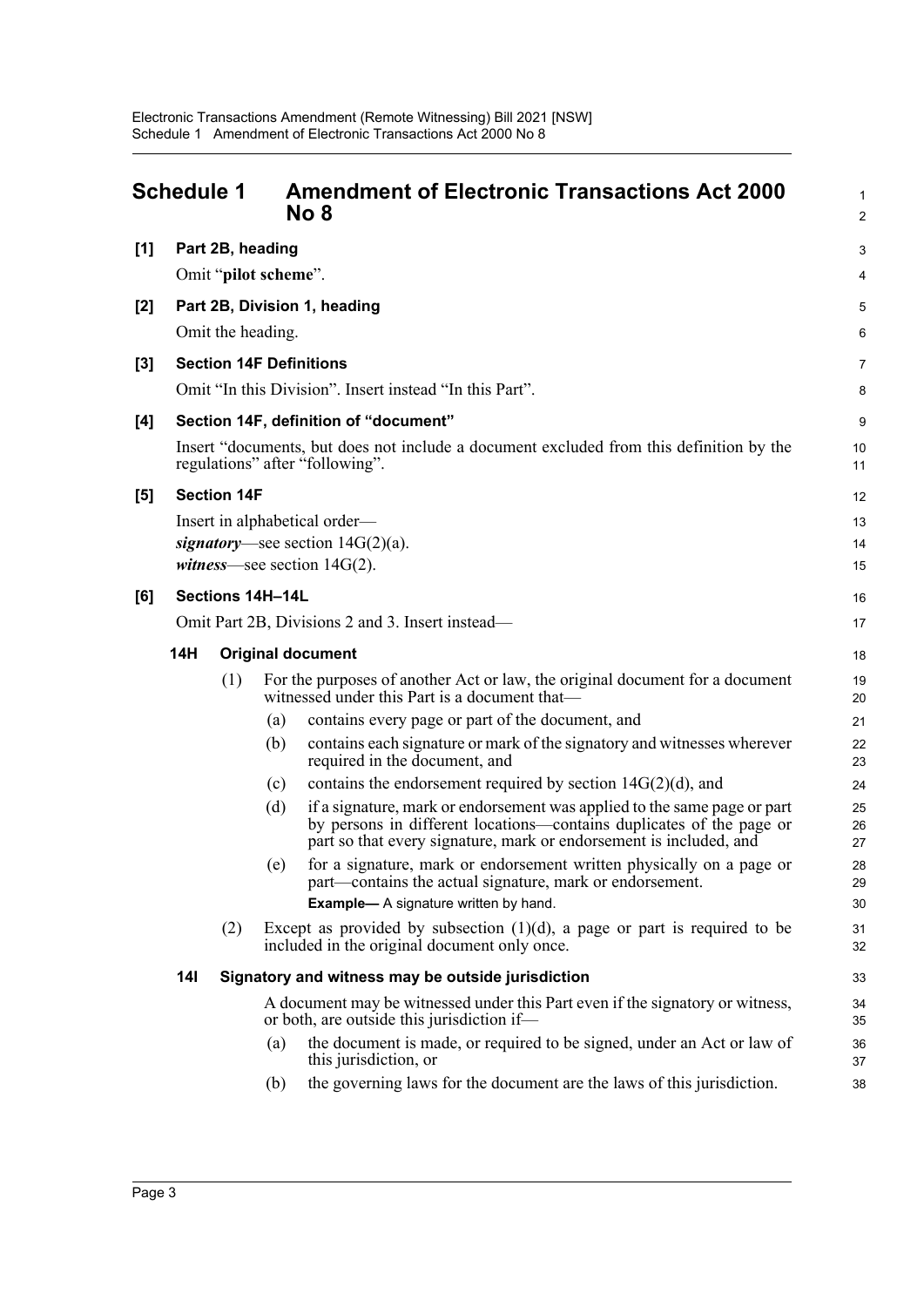#### **14J Place of execution**

|     | (1)            | For the purposes of another Act or law, the place at which a document<br>witnessed under this Part is executed is the place at which the signatory was<br>when the signatory signed the document.                                              | 2<br>3<br>4              |
|-----|----------------|------------------------------------------------------------------------------------------------------------------------------------------------------------------------------------------------------------------------------------------------|--------------------------|
|     | (2)            | If, because of section 14I, the place of execution is outside this jurisdiction, the<br>laws of this jurisdiction are taken to apply in relation to the witnessing and<br>execution of the document as if the place were in this jurisdiction. | 5<br>6<br>$\overline{7}$ |
| 14K |                | <b>Regulations</b>                                                                                                                                                                                                                             | 8                        |
|     |                | The regulations may set out methods, technologies or processes that, if used,<br>will be taken to satisfy some or all of the requirements of this Part.                                                                                        | 9<br>10                  |
| 14L | <b>Savings</b> |                                                                                                                                                                                                                                                | 11                       |
|     |                | An endorsement that would have been satisfactory for the purposes of the                                                                                                                                                                       | 12                       |
|     |                | <i>Electronic Transactions Regulation 2017</i> , Schedule 1, clause $2(2)(d)(ii)$ had                                                                                                                                                          | 13                       |
|     |                | that paragraph not been repealed, is taken to be satisfactory for the purposes of                                                                                                                                                              | 14                       |
|     |                | section $14G(2)(d)(ii)$ .                                                                                                                                                                                                                      | 15                       |

1